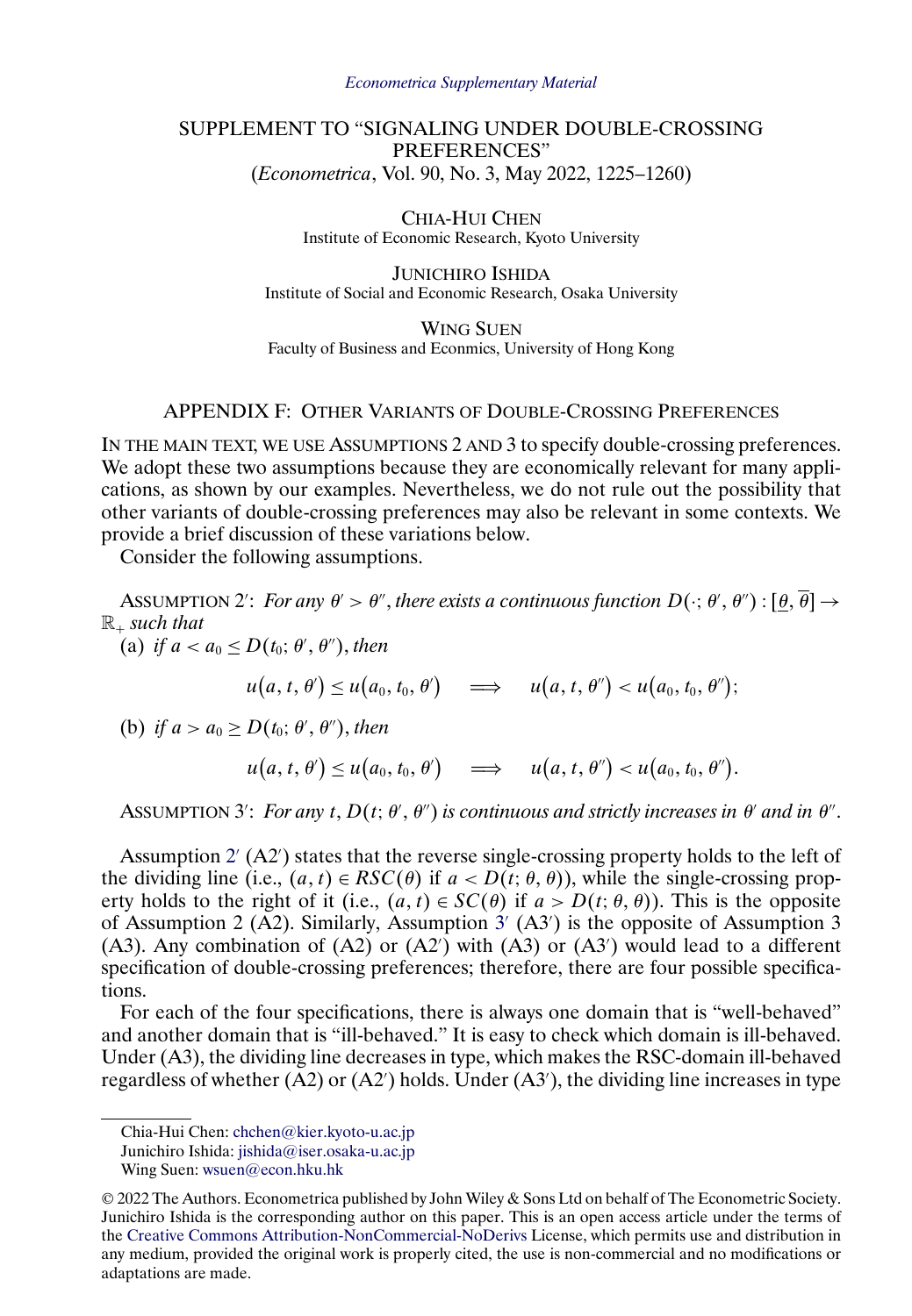<span id="page-1-0"></span>such that the SC-domain is ill-behaved. In the main text, we define  $\theta_*$  as the largest type such that  $(S(\theta), T(\theta))$  is not in the RSC-domain (i.e.,  $S(\theta) \le D(T(\theta); \theta, \theta)$ ) for all  $\theta \le \theta_*$ . We now extend this definition and let

 $\theta_* := \sup \{ \theta' : (S(\theta), T(\theta)) \text{ is not in the ill-behaved domain for all } \theta \leq \theta' \}.$ 

Similarly, let

 $\theta_{**} := \inf \{ \theta' : (S(\theta), T(\theta)) \text{ is not in the ill-behaved domain for all } \theta \ge \theta' \}.$ 

The choice of  $(A2)$  or  $(A2')$  determines the direction in which we impose the pairwisematching condition. Under (A2), the SC-domain is to the left of the dividing line, and higher types have more convex indifference curves; therefore, the pairwise-matching condition is imposed for higher types. In this case,  $\theta_*$  is applicable. Under  $(A2')$ , the RSCdomain is to the left of the dividing line, and lower types have more convex indifference curves; therefore, the pairwise-matching condition is imposed for lower types. In this case,  $\theta_{**}$  is applicable.

Our model assumes (A2) and (A3). In this specification, incentive compatibility is potentially an issue for allocations in the RSC-domain. We use the pairwise-matching condition to ensure global incentive compatibility via Proposition 3. Note that an extended version of the pairwise-matching condition can now be stated as follows.

DEFINITION F.1: An allocation satisfies condition (P) if for any  $\theta' > \theta_*$ , there exists  $\theta'' < \theta_*$  such that  $(S(\theta''), T(\theta'')) = (S(\theta'), T(\theta'))$  and  $m(S(\theta''), T(\theta''), \theta'') = m(S(\theta'),$  $T(\theta'), \theta'.$ 

Proposition 3 shows that under (A2) and (A3), an allocation that satisfies local IC for  $\theta < \theta_*$  and the pairwise-matching condition is incentive compatible. With the extended definition of  $(P)$ , this conclusion can also be applied to the case under  $(A2)$  and  $(A3^{\prime}).$ 

PROPOSITION F.1: *Under Assumption* (A2), *an allocation that satisfies local IC and condition* (P) *is incentive compatible*.

PROOF: The case under (A3) is already discussed in Proposition 3, so we focus on (A3'). Because  $S(\theta) \ge D(T(\theta); \theta, \theta)$  for all  $\theta \in [\theta, \theta_*]$ , local IC implies that  $S(\cdot)$  is weakly decreasing on this interval. Here, we only show that incentive compatibility holds for any pair of types on this interval. Once this is established, the remainder of the proof immediately follows from the proof of Proposition 3.

Consider types  $\theta_1 < \theta_2 \le \theta_*$ . By (A3'),

$$
S(\theta_2) \ge D\big(T(\theta_2); \theta_2, \theta_2\big) > D\big(T(\theta_2); \theta_2, \theta_1\big). \tag{1}
$$

Assumption (A2) requires that  $\phi^*(\cdot; \theta_2)$  cannot cross  $D(\cdot; \theta_2, \theta_1)$  to the right of  $S(\theta_2)$ , such that the single-crossing property holds along this indifference curve:

$$
a > D(\phi^*(a; \theta_2); \theta_2, \theta_1) \quad \text{for } a \ge S(\theta_2). \tag{2}
$$

At any point on  $\phi^*(a; \theta_2)$  for  $a \ge S(\theta_2)$ , any lower type  $\theta_1 < \theta_2$  always has a lower marginal rate of substitution than type  $\theta_2$ .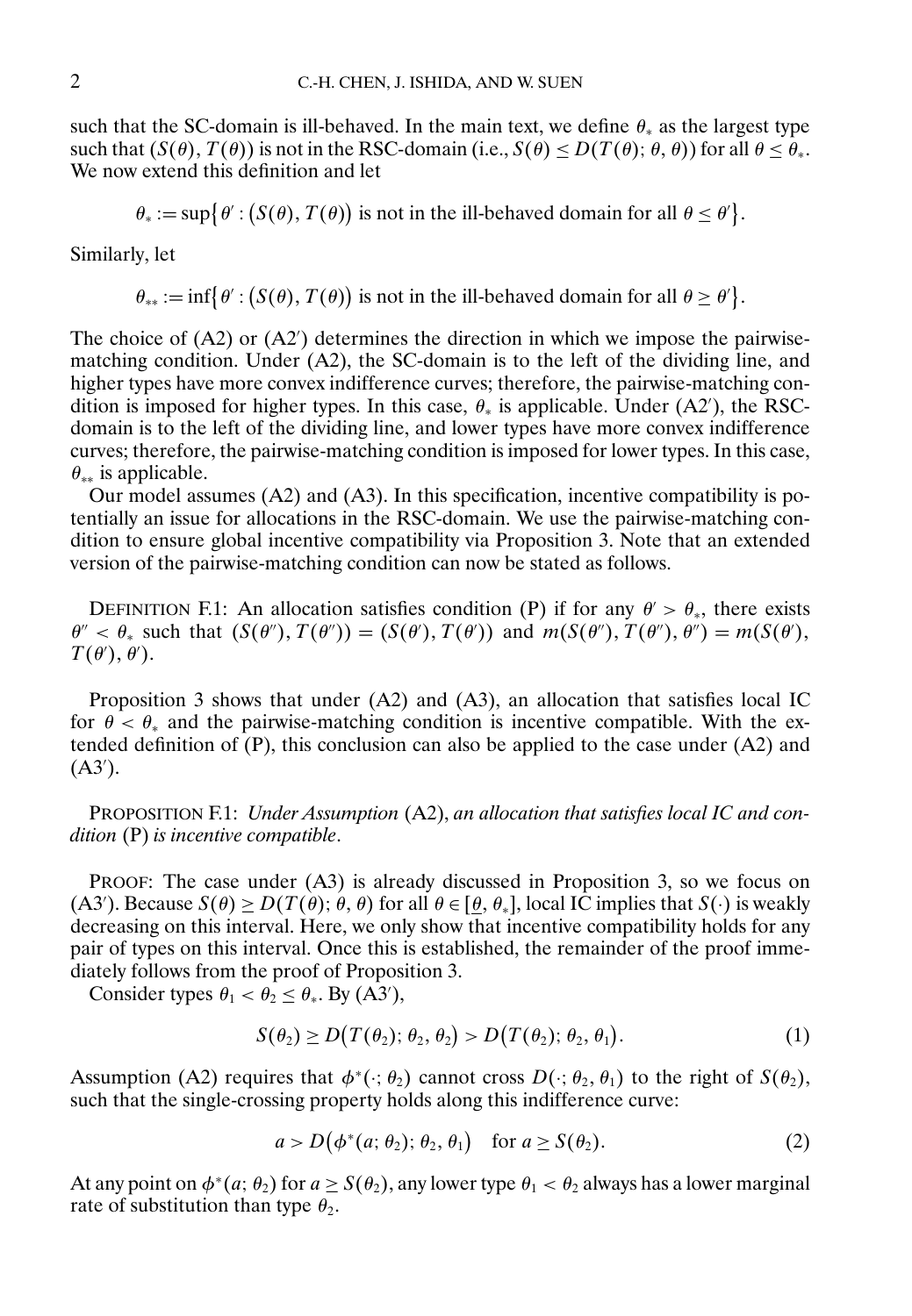We argue that any locally IC allocation must stay below  $\phi^*(a; \theta_2)$  for  $a \in [S(\theta_2), S(\theta_1)].$ Suppose the opposite is true, and let  $T(\theta'') \ge \phi^*(S(\theta''); \theta_2)$  with  $T(\theta) < \phi^*(S(\theta); \theta_2)$ for all  $\theta \in (\theta'', \theta_2]$ . Local IC then implies that  $\phi^*(\cdot; \theta'')$  reaches  $\phi^*(\cdot; \theta_2)$  from below at some  $a'' \in (S(\theta_2), S(\theta'')]$ . However, this is a contradiction because by [\(2\)](#page-1-0), type  $\theta''$  must have a lower marginal rate of substitution at any point on  $\phi^*(\cdot; \theta_2)$ . This shows that  $T(\theta_1) < \phi^*(S(\theta_1); \theta_2)$ , and thus, type  $\theta_2$  has no incentive to mimic type  $\theta_1$ . Similarly, any locally IC allocation must stay below  $\phi^*(a; \theta_1)$  for  $a \in [S(\theta_2), S(\theta_1)]$ . Suppose the opposite is true, and let  $\phi^*(S(\theta'); \theta_1) \ge T(\theta')$  with  $T(\theta') < \phi^*(S(\theta'); \theta_1)$  for all  $\theta \in [\theta_1, \theta').$ Local IC implies that  $\phi^*(\cdot; \theta_1)$  reaches  $\phi^*(\cdot; \theta')$  from above at some  $a' \in [S(\theta'), S(\theta_1)).$ However, this is a contradiction because by [\(2\)](#page-1-0), type  $\theta_1$  must have a lower marginal rate of substitution at any point on  $\phi^*(\cdot; \theta')$ . This shows that  $T(\theta_2) \leq \phi^*(S(\theta_2); \theta_1)$ , and so type  $\theta_1$  has no incentive to mimic type  $\theta_2$ .  $Q.E.D.$ 

Observe that for condition (P) to hold under (A2) and (A3'),  $\theta_*$  must be strictly greater than  $\theta$ , meaning that  $(S(\hat{\theta}), T(\theta)) \in RSC(\hat{\theta})$ . In signaling models, if we assume  $(0, \theta) \in SC(\theta)$ , then whenever the lowest type separates, condition (P) would have no bite under  $(A2)$  and  $(A3')$ , and global incentive compatibility would become an issue. However, for general mechanism design models, condition (P) may help play a role in ensuring incentive compatibility.

When we maintain  $(A2)$  instead of  $(A2)$ , higher types have "less convex" indifference curves than lower types on the dividing line. Condition (P) needs to be modified accordingly to ensure incentive compatibility. Recall that we define that  $\theta_{**} := \inf \{ \theta' :$  $(S(\theta), T(\theta))$  is not in the ill-behaved domain for all  $\theta > \theta'$ .

DEFINITION F.2: An allocation satisfies condition (P') if for any  $\theta' < \theta_{**}$ , there exists  $\theta'' > \theta_{**}$  such that  $(S(\theta''), T(\theta'')) = (S(\theta'), T(\theta'))$  and  $m(S(\theta''), T(\theta''), \theta'') =$  $m(S(\theta'), T(\theta'), \theta').$ 

We can now state an analogous result that applies when  $(A2')$  holds. Because the argument leading to the following result is very similar to that leading to Propositions 3 and [F.1,](#page-1-0) we only provide a brief proof here.

## PROPOSITION F.2: *Under Assumption* (A2'), *an allocation that satisfies local IC and con*dition (P') is incentive compatible.

PROOF: Suppose (A3) holds. Local IC then implies global incentive compatibility for allocations in the SC-domain (i.e., for any pair of types above  $\theta_{**}$ ). The proof of this claim follows that for Proposition 3. This result, together with the modified pairwise matching condition (P'), ensures that any type  $\theta' \geq \theta_{**}$  has no incentive to mimic any other type. Moreover, under (A2'), for type  $\theta'' < \theta_{**}$ , condition (P') implies that we can find  $\theta' > \theta_{**}$ that is "matched to" type  $\theta$ ", with the property that the indifference curve of the lower type  $\theta''$  is "more convex" than that of type  $\theta'$ . Since incentive compatibility holds for type  $\theta'$ , the greater convexity of the indifference curve for type  $\theta''$  implies that incentive compatibility also holds for type  $\theta''$ .

Now suppose  $(A3')$  holds. Local IC then implies global incentive compatibility for allocations in the RSC-domain (i.e., for any pair of types above  $\theta_{**}$ ). The proof of this claim follows that for Proposition [F.1](#page-1-0). This result, together with the modified pairwise matching condition (P'), ensures that any type  $\theta' \geq \theta_{**}$  has no incentive to mimic any other type. Moreover, under (A2'), for type  $\theta'' < \theta_{**}$ , condition (P') implies that we can find  $\theta' > \theta_{**}$